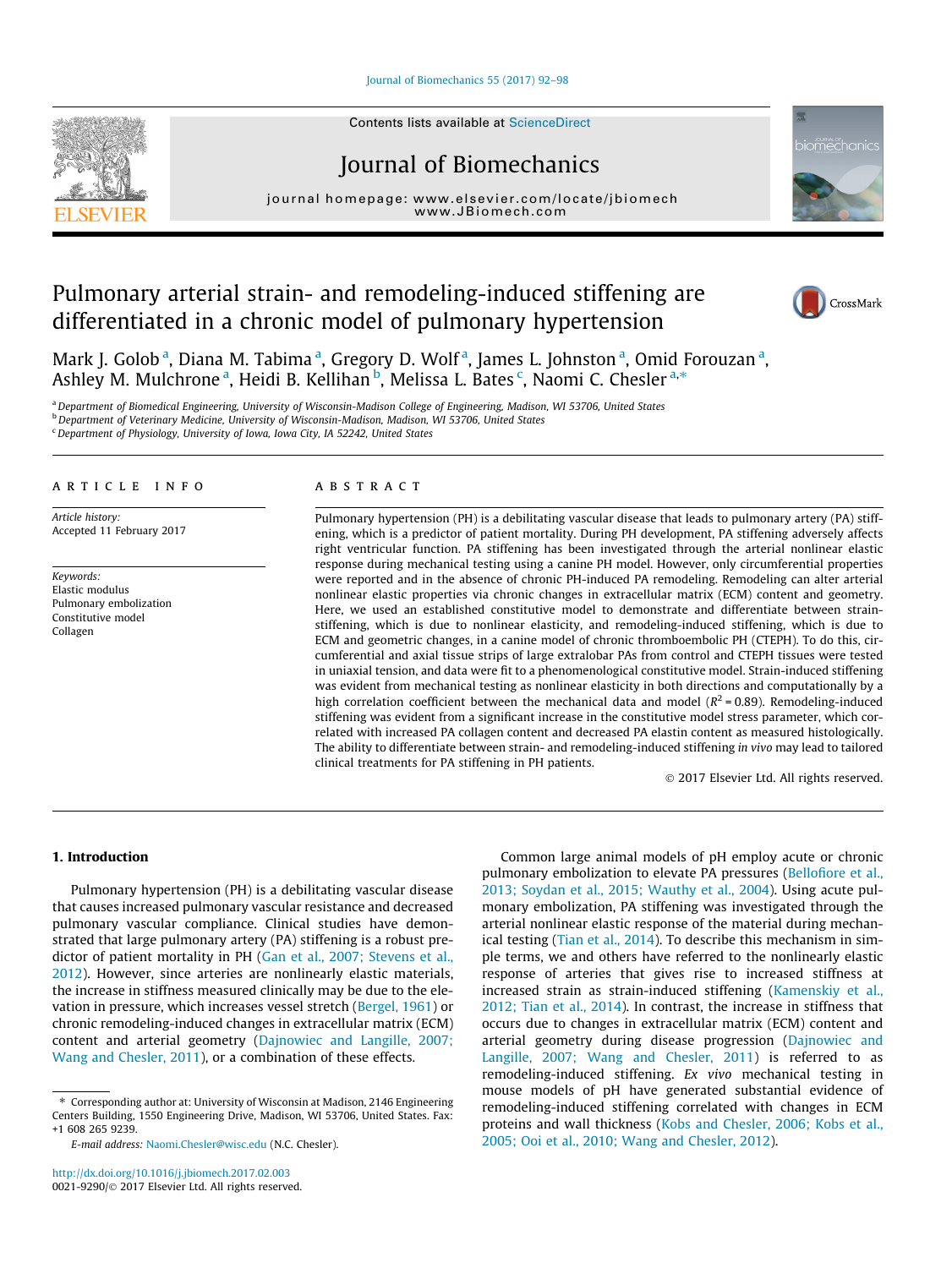Here, we investigated whether a Fung-type exponential constitutive model ([Fung et al., 1979\)](#page-5-0) fit to uniaxial mechanical test data in two directions, and histological measurements of tissue ECM proteins could distinguish between strain- and remodelinginduced stiffening in a canine model of chronic thromboembolic pulmonary hypertension (CTEPH). Mechanical testing evidence of strain-induced stiffening was considered nonlinear elasticity with a higher modulus at high strain; computational evidence of strain-induced stiffening was considered larger correlation values and lower error values for the nonlinear exponential constitutive model. Mechanical testing evidence of remodeling-induced stiffening was considered higher low- and high-strain moduli in the CTEPH group, and computational evidence of remodelinginduced stiffening was considered a significantly increased stress parameter in the CTEPH group, which correlated with extracellular matrix protein content. While statistically significant mechanical evidence of remodeling-induced stiffening was not found, the Fung exponential model combined with measurements of tissue constituents was able to distinguish between metrics of strain- and remodeling-induced stiffening. If these arterial stiffening types can be identified and differentiated in vivo in clinical settings, this could lead to novel and tailored therapies for PA stiffening in PH patients.

#### 2. Materials and methods

#### 2.1. CTEPH animals and disease development

The University of Wisconsin-Madison Institutional Animal Care and Use Committee approved all procedures. Chronic PH was generated in adult beagles ( $n = 4$ ; body weight = 12 ± 1 kg) using a modified version of previously described embolization procedures ([Bellofiore et al., 2013; Hori et al., 2012; Roldan-Alzate](#page-5-0) [et al., 2014; Tian et al., 2014](#page-5-0)). Briefly, animals were anesthetized, an indwelling catheter was implanted, and baseline mean, systolic, and diastolic PA pressures were measured using right heart catheterization (RHC). Over a duration of up to 8 months, microbeads (Sephadex, GE Healthcare, Little Chalfont, UK) were injected bi-weekly until there was evidence of pH development. Disease progression was monitored using echocardiography measurements of PA and right ventricular (RV) dilation ([Kellihan and Stepien, 2012\)](#page-6-0). Terminal studies were performed at least two weeks after PH was established and before RV dysfunction was evident. At the terminal point, pressure measurements were repeated, and phase-contrast magnetic resonance imaging (MRI) was used to measure in vivo PA radii and PA relative area change (RAC) using the PA area at systole ( $A_{max}$ ) and diastole ( $A_{min}$ ) ([Tian et al.,](#page-6-0) [2014\)](#page-6-0):

$$
RAC = \frac{A_{max} - A_{min}}{A_{max}} \tag{1}
$$

which is a non-invasively attainable predictor of mortality in PH [\(Gan et al., 2007\)](#page-5-0).

### 2.2. Ex vivo mechanical testing

After animals were euthanized, the large, conduit, extralobar PAs (left and right) were harvested. Pulmonary artery tissue was also obtained from weight-matched healthy controls ( $n = 5$ ; body weight = 11 ± 2 kg). Rectangular strips were cut from the control and CTEPH tissues in the circumferential and axial directions (Fig. 1A)



Fig. 1. Illustrations of (A) pulmonary artery tissue strip orientations used for mechanical testing and (B) nonlinear mechanical properties of arterial tissue  $(E_{low}, E_{high}$  and transition strain) determined for the circumferential and axial directions.

and then mechanically tested ex vivo. Samples were clamped in grips and pulled in uniaxial tension as described previously ([Tian et al., 2015a](#page-6-0)). Briefly, tissues were initially stretched to remove buckling, and the gauge length for each sample was recorded after a small load was observed. Samples underwent preconditioning cycles as is common for cardiovascular tissues ([Wang et al., 2016\)](#page-6-0), and we confirmed that hysteresis was minimal. This is consistent with a previous investigation that found minimal hysteresis in canine PA tissues [\(Debes and Fung, 1995](#page-5-0)). Samples were then tested at a rate of 20% gauge-length/s [\(Tian et al., 2014, 2015a](#page-6-0)) until the force-extension curve exhibited nonlinear elastic behavior.

#### 2.3. Analysis of ex vivo mechanical properties

Specimen stretch ( $\lambda$ ) was calculated using the grip distance (L) and initial gauge length  $(l_0)$ .

$$
\lambda = \frac{L}{l_o} \tag{2}
$$

Using the stretch, experimental 2nd-Piola-Kirchhoff ( $S^{exp}$ ) stress was calculated:

$$
S^{\text{exp}} = \frac{F}{A\lambda} \tag{3}
$$

where the force (F) was recorded by the load cell on the MicroTester tensile testing system (Instron, Norwood, MA), and the cross-sectional area (A) was determined from scaled digital images using a custom routine in MATLAB (Mathworks, Natick, MA). Green strain  $(E)$  was calculated from the stretch.

$$
E = \frac{1}{2}(\lambda^2 - 1) \tag{4}
$$

Low- and high-strain moduli in the circumferential and axial directions were determined from linear fits to the low- and high-strain regions of the stress-strain curve, respectively, (Fig. 1B) as previously done by our group [\(Kobs and](#page-6-0) [Chesler, 2006; Tabima and Chesler, 2010; Wang and Chesler, 2012\)](#page-6-0). The low- and high-strain regions were taken at stretches from 1.1 to 1.2 and 1.7 to 1.8, respectively, based on literature values for arterial stretch encompassing physiological and pathological PA stretch ranges ([Kao et al., 2011; Learoyd and Taylor, 1966;](#page-6-0) [Tian et al., 2015a; Vaishnav et al., 1990](#page-6-0)). Transition strain was determined using the intersection of the fit lines as previously done [\(Liu et al., 2015](#page-6-0)).

For all circumferential samples, an estimated in vivo stress-strain range was determined using the Cauchy stress defined as [\(Tian et al., 2014](#page-6-0)):

$$
\sigma_{\theta,i} = \frac{P_i r_i}{h}; i = s, d \tag{5}
$$

where stress was calculated in systole  $(s)$  and diastole  $(d)$ , wall thickness  $(h)$  was obtained from histology measurements, PA radius  $(r_i)$  was determined from MRI, and PA pressures  $(P_i)$  were obtained from RHC. The diastolic and systolic Cauchy stresses from control and CTEPH groups were then plotted on the respective control or CTEPH experimental Cauchy stress-stretch curves from ex vivo mechanical testing to determine the corresponding stretch indices for the estimated in vivo range. Using the Kirchhoff stress plotted against the Green strain for the determined stretch indices, the estimated in vivo circumferential elastic modulus ( $E_{in}$  vivo) was taken as the slope of the best fit line based on the pressure range measured in vivo for control and CTEPH animals. This metric is highly relevant because it can be correlated with non-invasive metrics of stiffness such as PA RAC, which is also obtained at in vivo conditions. Previously, this modulus was found to be inversely proportional to PA RAC in acute PH [\(Tian et al., 2014\)](#page-6-0).

$$
E_{invivo} \propto \frac{1}{RAC} \tag{6}
$$

Therefore, here we tested whether this inverse proportionality was maintained in chronic PH.

#### 2.4. Constitutive modeling

We investigated the ability of a phenomenological exponential Fung-type strain energy function (W) [\(Fung et al., 1979; Hansen et al., 2009; Haskett et al., 2012;](#page-5-0) [Keyes et al., 2011](#page-5-0)) to differentiate between strain-and remodeling-induced PA stiffening:

$$
W = \frac{c}{2}(e^Q - 1) \tag{7}
$$

$$
Q = a_1 E_{\theta}^2 + a_2 E_{z}^2 + 2a_{12} E_{\theta} E_{z}
$$
 (8)

where the stress parameter  $(c)$  is associated with the slope of the mechanical response, and the material parameters  $(a_1, a_2,$  and  $a_{12})$  govern the shape of the stress response. Data from circumferential and axial strips from the same tissue were simultaneously fit to the model as previously demonstrated with uniaxial data ([Holzapfel, 2006; Kao et al., 2011\)](#page-5-0). Model 2nd Piola-Kirchhoff stresses ( $S^{mod}$ ) were determined by taking the derivative of the strain energy function with respect to Green strain in the circumferential  $(\theta)$  and axial (z) directions [\(Hu et al., 2007](#page-6-0)).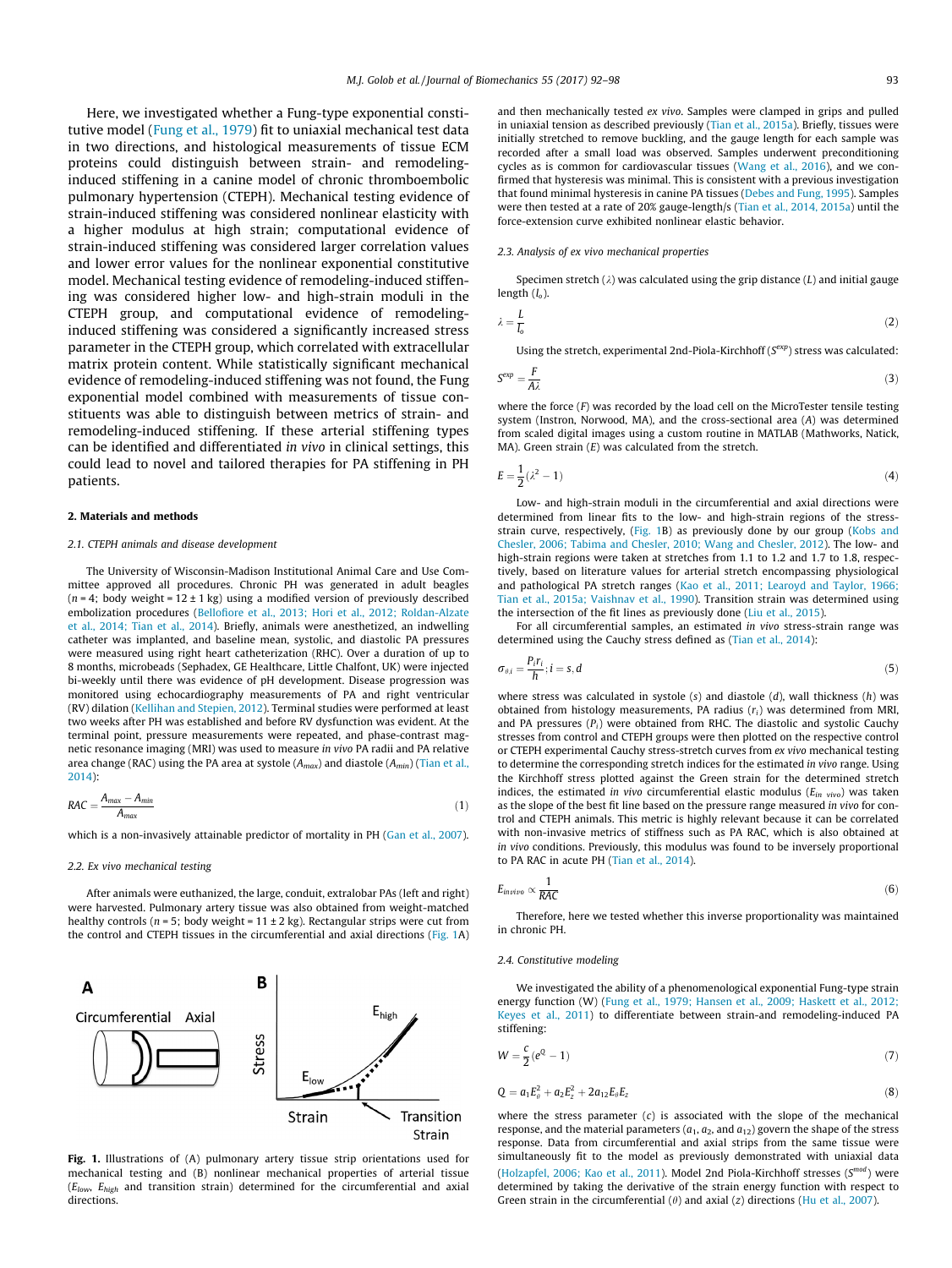$$
S_i^{mod} = \frac{\partial W}{\partial E_i}; i = \theta, z
$$
\n(9)

Parameters were estimated by fitting model equations via nonlinear regression. The error (e) between the experimental and model stresses [\(Zhou and Fung, 1997](#page-6-0)) in both directions was minimized with the following objective function using the data index (i) up to the total number of data points  $(N)$  using the *fmincon* MATLAB function.

$$
e = \sum_{i=1}^{N} \left[ \left( S_{\theta(i)}^{exp} - S_{\theta(i)}^{mod} \right)^2 + \left( S_{z(i)}^{exp} - S_{z(i)}^{mod} \right)^2 \right]
$$
(10)

Additionally, material parameters were constrained to the positive domain and subjected to the following constraint to impose convexity in the solution space when determining fitting parameters [\(Holzapfel, 2006; Holzapfel et al., 2000; Hu](#page-5-0) [et al., 2007](#page-5-0)).

$$
a_1 a_2 > a_{12}^2 \tag{11}
$$

To quantify the goodness of fit for the model, a correlation coefficient was calculated based on a nonlinear formulation ([Debes and Fung, 1995; Humphrey, 2013;](#page-5-0) [Zhou and Fung, 1997](#page-5-0)):

$$
R^{2} = \left[ \frac{\sum \left( S_{i}^{exp} - \overline{S_{i}^{exp}} \right) \left( S_{i}^{mod} - \overline{S_{i}^{mod}} \right)}{\sqrt{\sum \left( S_{i}^{exp} - \overline{S_{i}^{exp}} \right)^{2} \sum \left( S_{i}^{mod} - \overline{S_{i}^{mod}} \right)^{2}}} \right]^{2}
$$
(12)

where the mean values of the experimental  $\left(\overline{S^{\text{exp}}_i}\right)$  and model stresses  $\left(S^{\text{mod}}_i\right)$  were used. Here, we further verified the model fit by calculating an adjusted correlation coefficient  $\left(R_{adj}^2\right)$  to account for the number of model parameters (k) ([Rousson and](#page-6-0) [Gos](#page-6-0)[oniu, 2007\)](#page-6-0).

$$
R_{adj}^2 = 1 - \left[ \frac{(1 - R^2) * (N - 1)}{(N - k - 1)} \right]
$$
\n(13)

#### 2.5. Arterial remodeling

Following mechanical testing, PAs were fixed in 10% formalin, preserved in 70% ethanol, embedded in paraffin, and sectioned along the long axis. Tissues were stained with hematoxylin and eosin, picrosirius red, and Verhoeff van Gieson to identify wall thickness, collagen, and elastin, respectively. Images were acquired using an inverted microscope (TE-2000-5, Nikon, Melville, NY) and a Spot CCD camera (Optical Analysis Systems, Nashua, NH), and analysis was conducted using MetaVue software (Optical Analysis Systems). Wall thickness was determined using measurements from at least three representative fields of view (FOV). The area containing collagen or elastin was determined by color thresholding in a representative FOV by an observer blinded to the experimental condition as done previously in our lab ([Golob et al., 2015; Wang et al., 2013b\)](#page-5-0). Collagen and elastin area percentages were calculated by dividing the area marked positive for the ECM proteins by the total tissue area. Collagen types I and III were identified under polarized light using a green and yellow/orange thresholding scheme as previously reported ([Golob](#page-5-0) [et al., 2016; Wang et al., 2013a\)](#page-5-0), and collagen content was taken as the sum of the type I and type III values from the same sample.

## 2.6. Statistics

Data are reported as mean ± standard error. Comparisons between control and CTEPH tissues were conducted using a student's t-test with a two-sided pvalue < 0.05 to indicate statistical significance. Disease development was assessed by comparing the paired t-test p-value from PA pressures before (baseline) and after (CTEPH) embolization. All analyses were conducted using R-software version 3.2.2 (R, Foundation for Statistical Computing, USA) unless otherwise specified. The strength and significance of linear correlative relationships were determined using Microsoft Excel.

### 3. Results

### 3.1. PH development

The baseline mean PA pressure was  $17 \pm 2$  mmHg, and chronic repeated embolization significantly increased the mean PA pressure to  $32 \pm 5$  mmHg (p = 0.044). Though not significant, systolic (baseline,  $28 \pm 3$  mmHg; CTEPH,  $43 \pm 7$  mmHg; p = 0.098) and diastolic (baseline,  $12 \pm 1$  mmHg; CTEPH,  $24 \pm 5$  mmHg;  $p = 0.060$ ) PA pressures increased with chronic embolization.

#### 3.2. Nonlinear and anisotropic mechanical properties

Nonlinear mechanical behavior was observed in both directions ([Fig. 2](#page-3-0)A and B) with a leftward shift for the CTEPH samples. Lowstrain modulus was not significantly different between control and CTEPH groups in either direction ([Fig. 3](#page-3-0)A). High-strain modulus was larger in the CTEPH group in the circumferential and axial directions, indicative of vascular stiffening ([Fig. 3](#page-3-0)B). Transition strain was lower in the CTEPH group in both directions [\(Fig. 3C](#page-3-0)).

## 3.3. Estimated in vivo circumferential properties

A moderate and insignificant correlation was found between the inverse of RAC and the estimated in vivo elastic modulus  $(R^2 = 0.49; p = 0.07)$ . In the estimated in vivo stress-strain range, a nonlinear exponential fit resulted in a higher  $R^2$  value compared to a linear fit (control: 0.997 vs. 0.970; CTEPH: 0.991 vs. 0.977), so circumferential low-and high-strain moduli were fit to the low and high strain regions of the stress-strain curve. Specifically, the low- and high-strain moduli were taken from the slope of the first and last three data points in the estimated in vivo range, respectively. The in vivo stress-strain range was estimated based on physiological measurements of pressure and diameter from catheterization and MRI, respectively. The high-strain modulus in the estimated in vivo region was significantly larger in the CTEPH group compared to controls (control,  $13 \pm 1$  kPa; CTEPH,  $68 \pm 19$  kPa;  $p = 0.023$ ). No difference was found in the low-strain modulus from the estimated in vivo region between the two groups (control,  $16 \pm 1$  kPa; CTEPH,  $32 \pm 10$  kPa,  $p = 0.28$ ).

### 3.4. Constitutive modeling

The model fit the data accurately for both the control and CTEPH groups as quantified by the fitting error using the objective function and adjusted  $R^2$  values ([Table 1\)](#page-3-0). The stress parameter c was significantly larger with CTEPH [\(Table 1](#page-3-0)).

## 3.5. Arterial remodeling and mechanobiological correlations

Representative images of PAs stained with picrosirius red imaged under polarized light illustrate wall thickening and collagen accumulation with CTEPH [\(Fig. 4\)](#page-4-0). Pulmonary artery total and medial wall thickness and collagen content were significantly larger in the CTEPH group, while elastin content was significantly lower compared to controls, demonstrating arterial remodeling ([Table 2\)](#page-4-0). Transition strain was significantly negatively correlated with collagen content [\(Fig. 5A](#page-4-0)). The stress parameter  $c$  from the constitutive model was moderately and significantly correlated with collagen and elastin content ([Fig. 5](#page-4-0)B and C).

# 4. Discussion

The novel contribution of this study is that an established constitutive model was used to differentiate between strain- and remodeling-induced stiffening based on experimental mechanical tests and histology. If these types of arterial stiffening can be differentiated in vivo, ideally based on non-invasive measurements, this could lead to patient-specific therapeutic regimens for PH patients. Specifically, whereas vasodilator therapy should reduce PA stiffness in PH patients with only strain-induced stiffening, inhibiting collagen accumulation [\(Simon et al., 2006](#page-6-0)) or promoting collagen degradation would be more effective therapies in PH patients with both strain- and chronic remodeling-induced PA stiffening. Straininduced stiffening was observed from mechanical testing as nonlinear elasticity in both control and CTEPH PA tissues ([Fig. 2\)](#page-3-0).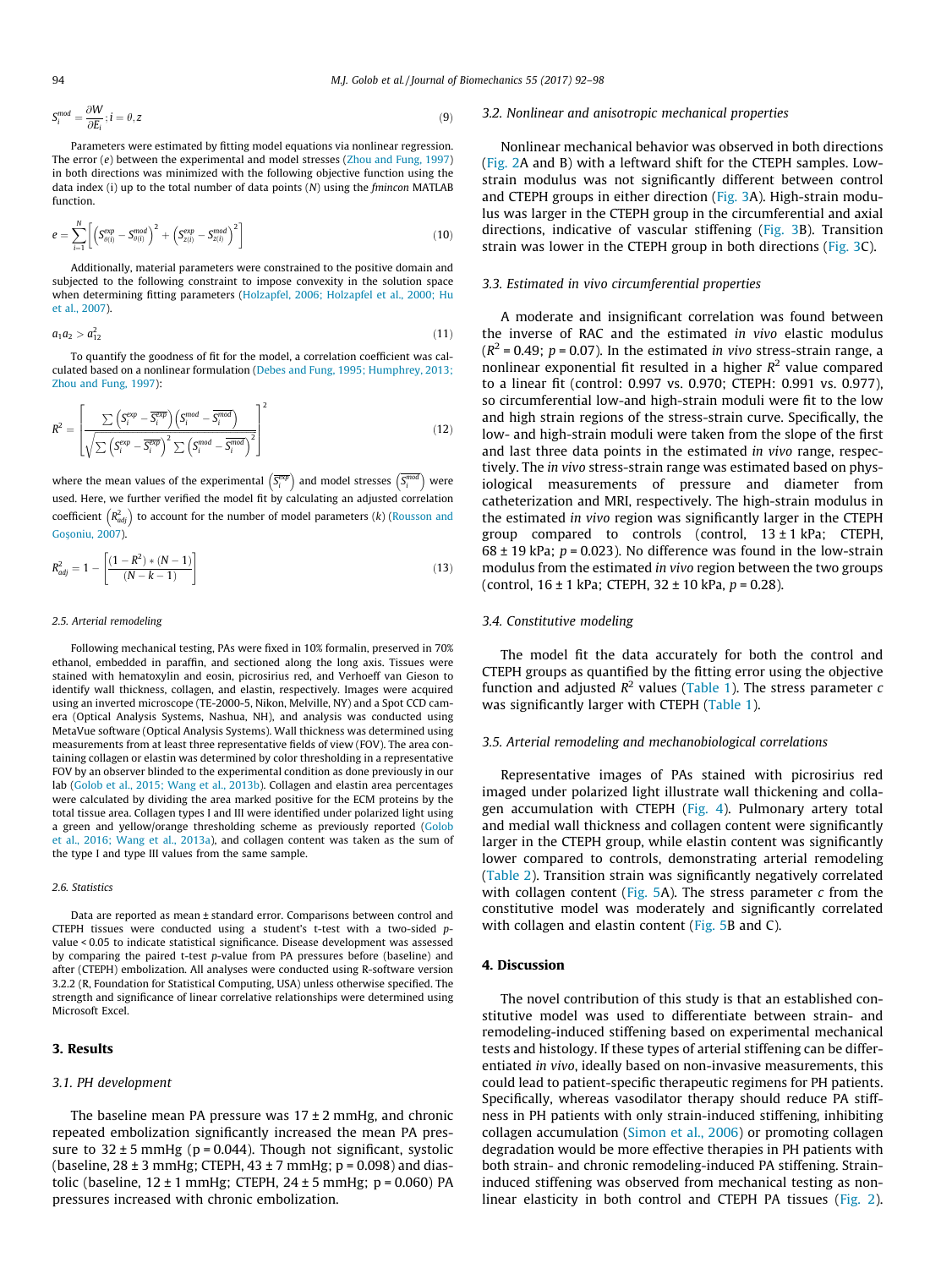<span id="page-3-0"></span>

Fig. 2. Representative nonlinear strain-stiffening mechanical response for control (gray circles) and CTEPH (black circles) samples in the (A) circumferential and (B) axial directions. The stress-strain curves exhibited leftward shifts in the CTEPH group in both directions, suggesting a reduced transition strain.



Fig. 3. (A) Low-strain modulus  $E_{low}$ , (B) high-strain modulus  $E_{high}$ , and (C) transition strain for control and CTEPH groups in the circumferential and axial directions. Lowstrain modulus was not different between groups. High-strain modulus tended to increase and transition strain tended to decrease in the circumferential and axial directions. Data are presented as mean ± standard error.

| Table |  |
|-------|--|
|-------|--|

| Constitutive model parameter and model fit values from control and CTEPH groups. |  |  |  |  |  |
|----------------------------------------------------------------------------------|--|--|--|--|--|
|----------------------------------------------------------------------------------|--|--|--|--|--|

| Group        | $c$ (kPa)                   | a <sub>1</sub> | a <sub>2</sub> | $a_{12}$       |                 | <sup>n</sup> adj<br>Circ. | D <sup>2</sup><br>$^{\prime\prime}$ adj<br>Axial |
|--------------|-----------------------------|----------------|----------------|----------------|-----------------|---------------------------|--------------------------------------------------|
| Control      | $5.3 \pm 1.4$               | $16.5 \pm 4.7$ | $9.2 \pm 1.4$  | $10.9 \pm 2.0$ | $0.04 \pm 0.02$ | $0.97 \pm 0.02$           | $0.97 \pm 0.02$                                  |
| <b>CTEPH</b> | $18.5 \pm 2.4$ <sup>*</sup> | $15.4 \pm 5.4$ | $6.2 \pm 1.3$  | $9.0 \pm 1.5$  | $0.24 \pm 0.09$ | $0.86 \pm 0.06$           | $0.85 \pm 0.09$                                  |

 $p < 0.05$  vs. control.

Strain-induced stiffening was observed computationally by a high correlation coefficient and a low objective function error in the data fit to a nonlinear exponential constitutive model (Table 1). While mechanical testing did not find direct evidence of remodeling-induced stiffening, since (i) collagen was increased and elastin was decreased with CTEPH [\(Table 2](#page-4-0)), (ii) the stress parameter was increased with CTEPH (Table 1), and (iii) the stress parameter was significantly correlated with collagen and elastin content ([Fig. 5](#page-4-0)B and C), we conclude that use of the constitutive model enabled identification of remodeling-induced stiffening in a chronic model of pH.

We found that transition strain was lower in the CTEPH group and significantly correlated with collagen content (Figs. 3 and 5). The reduction in transition strain suggests an earlier recruitment of collagen fibers with chronic PH. This is consistent with reports in mice where pulmonary hypertensive arteries had decreased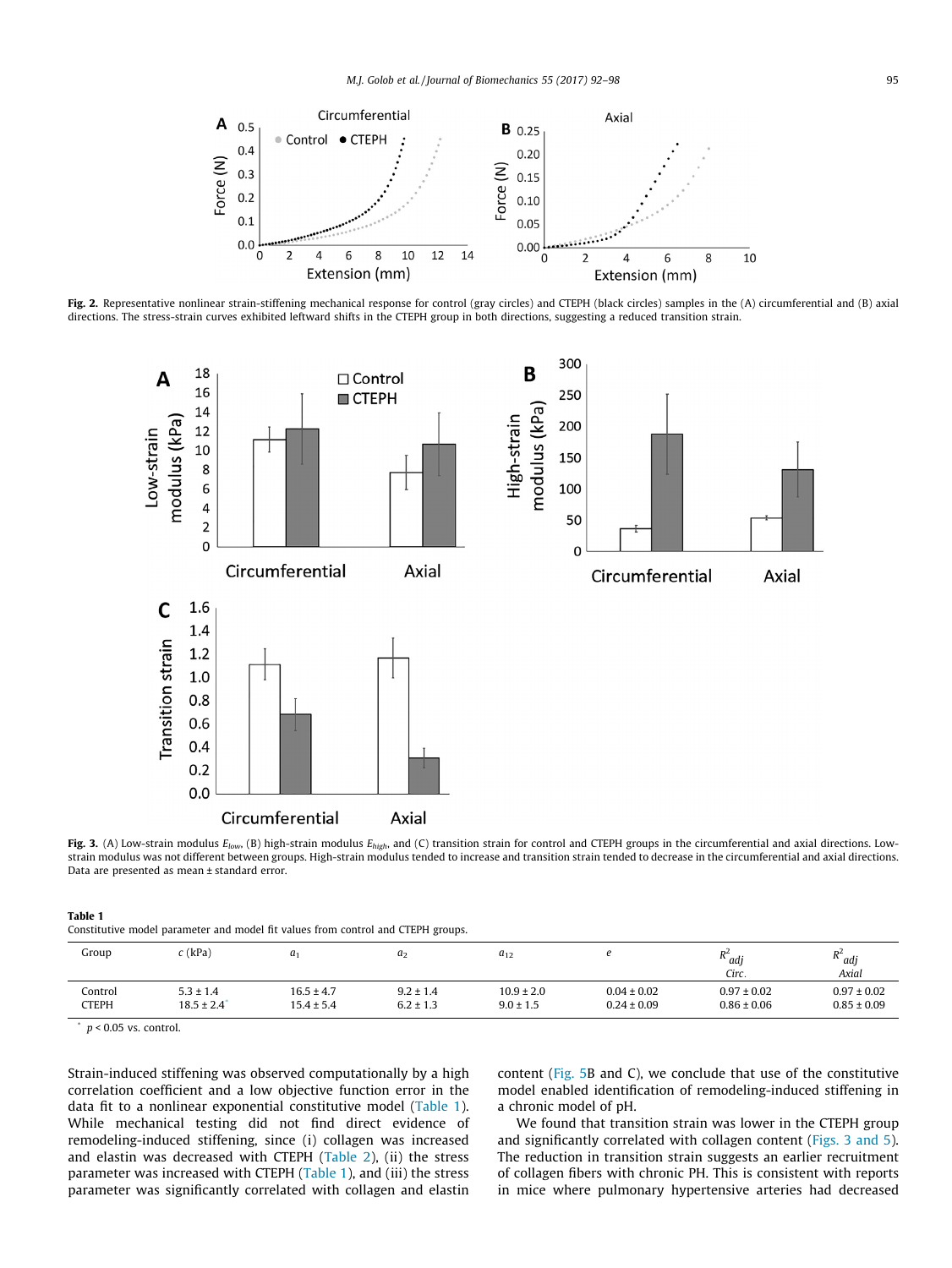<span id="page-4-0"></span>

Fig. 4. PA collagen fibers (bright yellow/green) imaged with picrosirius red staining viewed using polarized light for a control (left) and CTEPH (right) sample (scale  $bar = 500 \mu m$ ). Collagen content and wall thickness were significantly increased in the CTEPH group, indicating arterial remodeling with chronic embolization. Percent collagen content was calculated by dividing the area marked positive for the collagen by the total tissue area. (For interpretation of the references to colour in this figure legend, the reader is referred to the web version of this article.)

| ravic 4                                                                  |  |  |
|--------------------------------------------------------------------------|--|--|
| Pulmonary artery thickness and ECM content for control and CTEPH groups. |  |  |

| Group                                                                | Control                                             | <b>CTFPH</b>                                                                        |
|----------------------------------------------------------------------|-----------------------------------------------------|-------------------------------------------------------------------------------------|
| Total thickness (mm)<br>Media thickness (mm)<br>Collagen content (%) | $0.73 \pm 0.02$<br>$0.42 \pm 0.03$<br>$8.6 \pm 1.4$ | $1.11 \pm 0.06$<br>$0.67 \pm 0.05$<br>$27.0 \pm 4.4$ <sup>*</sup><br>$12.6 \pm 4.4$ |
| Elastin content (%)                                                  | $38.8 \pm 3.6$                                      |                                                                                     |

 $p < 0.05$  vs. control.

Table 2



The PA stress-strain relationship in the estimated in vivo range was found to have a better fit to a nonlinear exponential compared to a linear regression (control: 0.997 vs. 0.970; CTEPH: 0.991 vs. 0.977). Previously, only linear regressions have been used to fit mechanical data in the *in vivo* range ([Tian et al., 2014\)](#page-6-0) even though the nonlinear behavior of arteries over a wider pressure range is well known. That said, from our data,  $R^2$  values for both the linear and nonlinear fits were greater than 0.9, which is indicative of a good fit.

The PA RAC had a moderate and insignificant correlation with the elastic modulus determined from the estimated in vivo range. In acute pulmonary embolization canine studies, PA RAC was reduced with PH and significantly correlated with the elastic modulus ([Bellofiore et al., 2013; Tian et al., 2014\)](#page-5-0). We speculate that the difference between our study and previous work is that in acute conditions the elastic modulus was assessed in the absence of chronic arterial remodeling. Here, we found changes in ECM content and wall thickness (Table 2), indicative of PA structural remodeling, which we anticipate also occurs in clinical PH.

While biaxial testing is more physiological and easily enables constitutive model fitting, using inequality constraints on model parameters to enforce convexity of the strain energy function derived from uniaxial testing allows estimation of mechanical





Fig. 5. Mechanobiological correlations between (A) circumferential transition strain and collagen content, (B) the c parameter determined from the exponential constitutive model and collagen content, and  $(C)$  the c parameter determined from the exponential constitutive model and elastin content.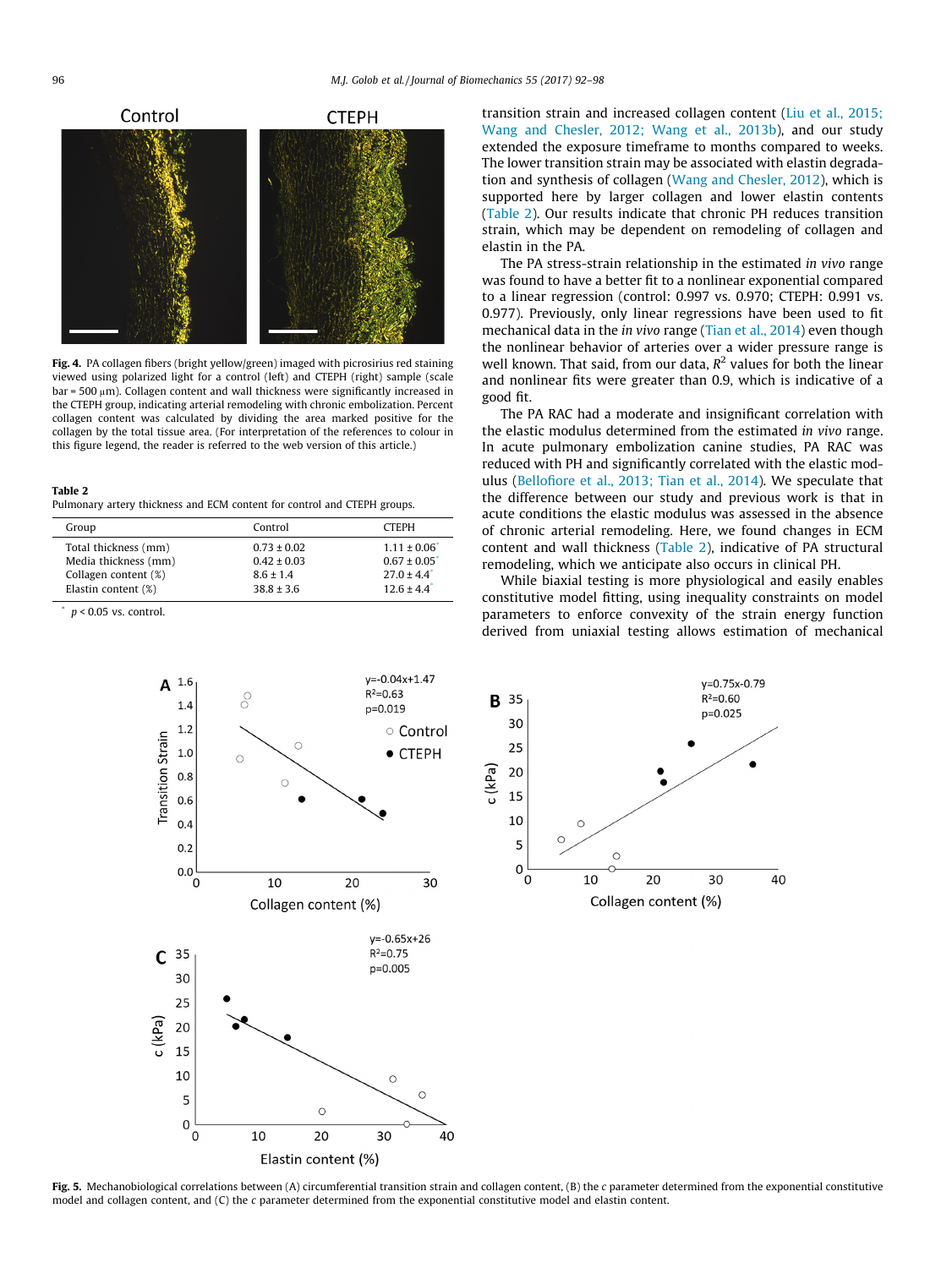<span id="page-5-0"></span>responses in the physiological domain (Fung et al., 1979; Holzapfel, 2006). To quantify the model fit, we calculated  $R^2$  using a nonlinear formulation and further verified the fit by calculating an adjusted  $R^2$  since a larger number of model parameters often gives a better fit ([Zeinali-Davarani et al., 2009](#page-6-0)). The phenomenological model identified strain-induced stiffening evident by an average  $R^2_{adj}$  = 0.89, which is the same or higher than the non-adjusted  $R^2$ values calculated for the same exponential model in other studies (Fung et al., 1979; Haskett et al., 2012). For control and CTEPH tissues, we found that the model fit the circumferential direction better than the axial direction ([Table 1](#page-3-0)). A previous study fitting experimental systemic artery data to the four parameter exponential model also found a higher fit in the circumferential direction (Fung et al., 1979), but the underlying reasons for this have yet to be determined. We also confirmed our model accurately fit the data since the objective function error values reported here are on the same or lower order of magnitude compared to error values reported previously from similar exponential constitutive models or objective functions (Eberth et al., 2009; Hansen et al., 2009; Holzapfel, 2006; Schulze-Bauer et al., 2003).

Though the Fung exponential model is phenomenological, we found significant correlations between collagen content and the c parameter ([Fig. 5B](#page-4-0)). Since the c parameter is associated with the stress response and was correlated with collagen content, our results indicate collagen accumulation plays a role in PH-induced PA stiffening, which matches previous reports in the mouse pulmonary vasculature with PH [\(Kobs and Chesler, 2006; Kobs et al.,](#page-6-0) [2005; Ooi et al., 2010; Wang and Chesler, 2012\)](#page-6-0).

#### 4.1. Limitations

Due to the small size of several extralobar PAs, circumferential and longitudinal samples were not obtained for every artery. Due to technique limitations, the wall thickness used for the estimated in vivo calculation was not measured in a pressurized state. Instead, conservation of mass was assumed to predict wall thickness at a loaded state based on wall thickness in the no-load state. Grip distance was previously shown to be an accurate approximation of mid-specimen stretch using tissue markers in large elastic PAs within physiological and pathological stress ranges [\(Tian](#page-6-0) [et al., 2015a\)](#page-6-0). However, it is unknown if the agreement between the two strain measurement methods would hold for remodeled vessels based on observed boundary effects for soft tissues using clamped methods [\(Sun et al., 2005\)](#page-6-0), which is a future research direction. We assessed arterial stiffness as it relates to ECM constituents to identify the distinct contributions to mechanical properties as others have reported ([Tian et al., 2015b](#page-6-0)), but vascular smooth muscle cells (SMCs) also regulate arterial stiffness. However, vascular SMCs have been found to have a minimal effect on PA mechanical properties ([Tabima and Chesler, 2010; Wang](#page-6-0) [et al., 2013a\)](#page-6-0). We also did not measure viscoelastic behavior in this study, which is altered in the mouse PA with PH ([Wang et al.,](#page-6-0) [2013b](#page-6-0)), and this is an important direction for future research. Finally, the constitutive model used here was phenomenological, and fitting parameters using microstructurally-based constitutive models (Cheng et al., 2013; Eberth et al., 2011; Zhou et al., 2015) warrants further investigation to give greater insight regarding remodeling-induced structural changes with disease.

# 5. Conclusion

Using mechanical testing measurements and constitutive modeling analyses, we found evidence of strain- and remodelinginduced PA stiffening in a canine model of chronic PH. We observed structural changes with CTEPH indicative of pulmonary arterial remodeling and mechanical changes indicative of strainand remodeling-induced stiffening. For future studies using constitutive modeling analyses, it is recommended to (i) calculate a correlation coefficient from a nonlinear regression, (ii) calculate an adjusted correlation coefficient to account for the number of model parameters, and (iii) use inequality constraints on model parameters. Future work should also perform biaxial testing instead of uniaxial testing in two directions. The ability to differentiate between strain- and remodeling-induced PA stiffening in vivo in clinical settings may lead to tailored treatments for PA stiffening in PH patients.

# Conflict of interest

No conflicts of interest, financial or otherwise, are declared by the authors.

## Acknowledgements

This work was supported by NIH grant R01-HL105598 (NCC). The authors gratefully acknowledge Dr. Tim Hacker and Allison Brodbeck for help with harvesting tissues, Eric Dinges for guidance during the initial stages of software development, and Chandler Benjamin for assistance with mechanical testing. We also would like to thank Dr. Lian Tian for helpful discussions.

#### References

- [Bellofiore, A., Roldan-Alzate, A., Besse, M., Kellihan, H.B., Consigny, D.W., Francois, C.](http://refhub.elsevier.com/S0021-9290(17)30099-4/h0005) [J., Chesler, N.C., 2013. Impact of acute pulmonary embolization on arterial](http://refhub.elsevier.com/S0021-9290(17)30099-4/h0005) [stiffening and right ventricular function in dogs. Ann. Biomed. Eng. 41, 195–](http://refhub.elsevier.com/S0021-9290(17)30099-4/h0005) [204.](http://refhub.elsevier.com/S0021-9290(17)30099-4/h0005)
- [Bergel, D.H., 1961. The static elastic properties of the arterial wall. J. Physiol. 156,](http://refhub.elsevier.com/S0021-9290(17)30099-4/h0010) [445–457](http://refhub.elsevier.com/S0021-9290(17)30099-4/h0010).
- [Cheng, J.K., Stoilov, I., Mecham, R.P., Wagenseil, J.E., 2013. A fiber-based constitutive](http://refhub.elsevier.com/S0021-9290(17)30099-4/h0015) [model predicts changes in amount and organization of matrix proteins with](http://refhub.elsevier.com/S0021-9290(17)30099-4/h0015) [development and disease in the mouse aorta. Biomech. Model. Mechanobiol. 12,](http://refhub.elsevier.com/S0021-9290(17)30099-4/h0015) [497–510](http://refhub.elsevier.com/S0021-9290(17)30099-4/h0015).
- [Dajnowiec, D., Langille, B.L., 2007. Arterial adaptations to chronic changes in](http://refhub.elsevier.com/S0021-9290(17)30099-4/h0020) [haemodynamic function: coupling vasomotor tone to structural remodelling.](http://refhub.elsevier.com/S0021-9290(17)30099-4/h0020) [Clin. Sci. \(London, England: 1979\) 113, 15–23.](http://refhub.elsevier.com/S0021-9290(17)30099-4/h0020)
- [Debes, J.C., Fung, Y.C., 1995. Biaxial mechanics of excised canine pulmonary arteries.](http://refhub.elsevier.com/S0021-9290(17)30099-4/h0025) [Am. J. Physiol. 269, H433–442.](http://refhub.elsevier.com/S0021-9290(17)30099-4/h0025)
- [Eberth, J.F., Cardamone, L., Humphrey, J.D., 2011. Evolving biaxial mechanical](http://refhub.elsevier.com/S0021-9290(17)30099-4/h0030) [properties of mouse carotid arteries in hypertension. J. Biomech. 44, 2532–](http://refhub.elsevier.com/S0021-9290(17)30099-4/h0030) [2537.](http://refhub.elsevier.com/S0021-9290(17)30099-4/h0030)
- [Eberth, J.F., Taucer, A.I., Wilson, E., Humphrey, J.D., 2009. Mechanics of carotid](http://refhub.elsevier.com/S0021-9290(17)30099-4/h0035) [arteries in a mouse model of marfan syndrome. Ann. Biomed. Eng. 37, 1093–](http://refhub.elsevier.com/S0021-9290(17)30099-4/h0035) [1104.](http://refhub.elsevier.com/S0021-9290(17)30099-4/h0035)
- [Fung, Y.C., Fronek, K., Patitucci, P., 1979. Pseudoelasticity of arteries and the choice](http://refhub.elsevier.com/S0021-9290(17)30099-4/h0040) [of its mathematical expression. Am. J. Physiol. 237, H620–631.](http://refhub.elsevier.com/S0021-9290(17)30099-4/h0040)
- [Gan, C.T., Lankhaar, J.W., Westerhof, N., Marcus, J.T., Becker, A., Twisk, J.W.,](http://refhub.elsevier.com/S0021-9290(17)30099-4/h0045) [Boonstra, A., Postmus, P.E., Vonk-Noordegraaf, A., 2007. Noninvasively assessed](http://refhub.elsevier.com/S0021-9290(17)30099-4/h0045) [pulmonary artery stiffness predicts mortality in pulmonary arterial](http://refhub.elsevier.com/S0021-9290(17)30099-4/h0045) [hypertension. Chest 132, 1906–1912](http://refhub.elsevier.com/S0021-9290(17)30099-4/h0045).
- [Golob, M.J., Tian, L., Wang, Z., Zimmerman, T.A., Caneba, C.A., Hacker, T.A., Song, G.,](http://refhub.elsevier.com/S0021-9290(17)30099-4/h0050) [Chesler, N.C., 2015. Mitochondria DNA mutations cause sex-dependent](http://refhub.elsevier.com/S0021-9290(17)30099-4/h0050) [development of hypertension and alterations in cardiovascular function. J.](http://refhub.elsevier.com/S0021-9290(17)30099-4/h0050) [Biomech. 48, 405–412](http://refhub.elsevier.com/S0021-9290(17)30099-4/h0050).
- [Golob, M.J., Wang, Z., Prostrollo, A.J., Hacker, T.A., Chesler, N.C., 2016. Limiting](http://refhub.elsevier.com/S0021-9290(17)30099-4/h0055) [collagen turnover via collagenase-resistance attenuates right ventricular](http://refhub.elsevier.com/S0021-9290(17)30099-4/h0055) [dysfunction and fibrosis in pulmonary arterial hypertension. Physiol. Rep. 4](http://refhub.elsevier.com/S0021-9290(17)30099-4/h0055).
- [Hansen, L., Wan, W., Gleason, R.L., 2009. Microstructurally motivated constitutive](http://refhub.elsevier.com/S0021-9290(17)30099-4/h0060) [modeling of mouse arteries cultured under altered axial stretch. J. Biomech.](http://refhub.elsevier.com/S0021-9290(17)30099-4/h0060) [Eng. 131, 101015](http://refhub.elsevier.com/S0021-9290(17)30099-4/h0060).
- [Haskett, D., Speicher, E., Fouts, M., Larson, D., Azhar, M., Utzinger, U., Vande Geest, J.,](http://refhub.elsevier.com/S0021-9290(17)30099-4/h0065) [2012. The effects of angiotensin ii on the coupled microstructural and](http://refhub.elsevier.com/S0021-9290(17)30099-4/h0065) [biomechanical response of c57bl/6 mouse aorta. J. Biomech. 45, 772–779](http://refhub.elsevier.com/S0021-9290(17)30099-4/h0065).
- [Holzapfel, G.A., 2006. Determination of material models for arterial walls from](http://refhub.elsevier.com/S0021-9290(17)30099-4/h0070) [uniaxial extension tests and histological structure. J. Theor. Biol. 238, 290–302.](http://refhub.elsevier.com/S0021-9290(17)30099-4/h0070)
- [Holzapfel, G.A., Gasser, T.C., Ogden, R.W., 2000. A new constitutive framework for](http://refhub.elsevier.com/S0021-9290(17)30099-4/h0075) [arterial wall mechanics and a comparative study of material models. J. Elast.](http://refhub.elsevier.com/S0021-9290(17)30099-4/h0075) [Phys. Sci. Solids 61, 1–48](http://refhub.elsevier.com/S0021-9290(17)30099-4/h0075).
- [Hori, Y., Uchide, T., Saitoh, R., Thoei, D., Uchida, M., Yoshioka, K., Chikazawa, S.,](http://refhub.elsevier.com/S0021-9290(17)30099-4/h0080) [Hoshi, F., 2012. Diagnostic utility of nt-probnp and anp in a canine model of](http://refhub.elsevier.com/S0021-9290(17)30099-4/h0080) [chronic embolic pulmonary hypertension. Veter. J. 194, 215–221.](http://refhub.elsevier.com/S0021-9290(17)30099-4/h0080)